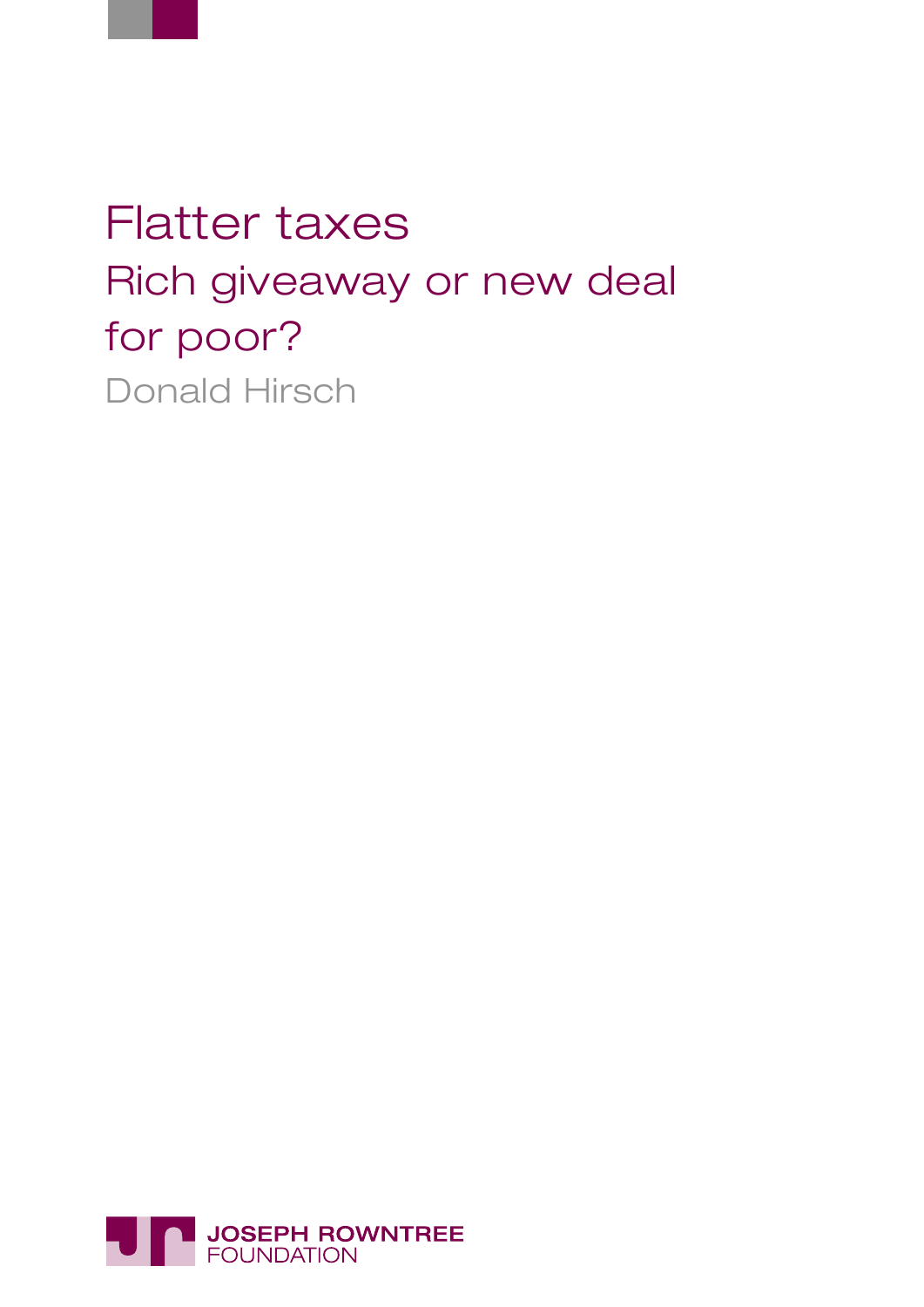## Acknowledgements

I am grateful to Andrew Barnett for the idea of developing into this paper some tentative ideas about flat taxes, to Mike Brewer for helping find a way of making the relevant calculations and to Stuart Adam and James Browne for making these calculations, and for keeping the process as simple as possible when complexity beckoned at every stage. Any views expressed in this paper are my own.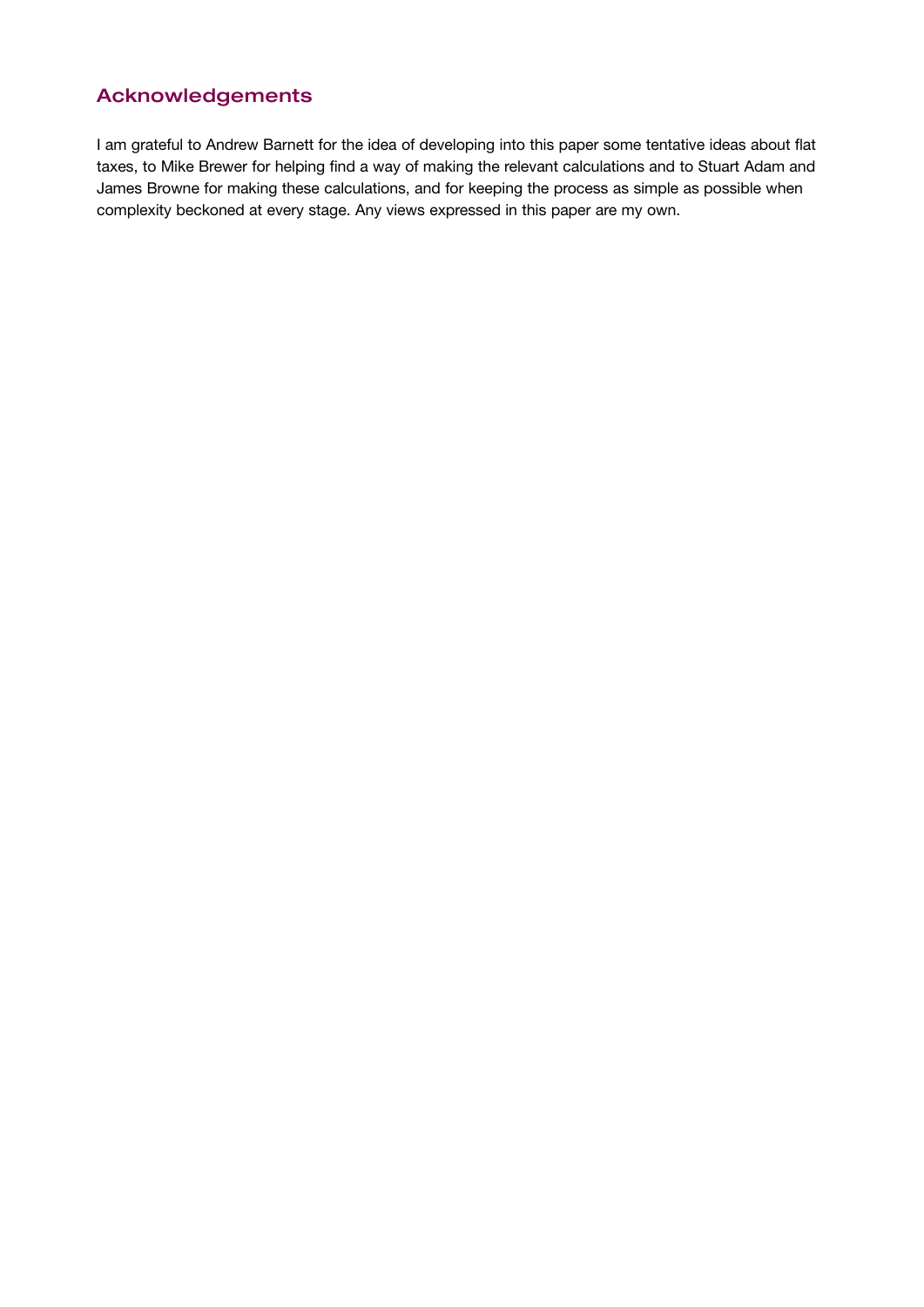## Flatter taxes: Rich giveaway or new deal for poor?

## 1. Overview

Over the past year, a number of politicians and commentators have raised the idea of introducing 'flat taxes' as a means of simplifying our taxation system and improving incentives to work, produce and to save. While the investigation of this possibility by the Conservative Party may be said to have put the issue on the political agenda, many commentators believe that it will prove to be a political non-starter, because a simple evening up of income tax rates would, other things being equal, require substantial rises in the headline rate for middle earners. Yet even if the 'flat tax' idea proves a short-lived fad, the discussions that it has provoked raise some fundamental questions about the underlying structure of our tax system. Since most of the time we take this structure for granted and only consider changes at the margins, such debate provides a useful opportunity for reflecting on our present system.

## What are flat taxes?

Different writers mean different things by this term, but this paper adopts as a definition the central idea, which is a constant marginal rate of tax on income. This does not mean that everyone pays the same amount in income tax, or even the same percentage of their income in tax, but that for all taxpayers the amount that the state takes for each extra pound earned is the same.

A common error is to confuse this marginal rate with the overall proportion of someone's income taken in tax. If the first £10,000 of income is tax free and income is taxed at a flat rate of 25 per cent thereafter, someone earning £20,000 pays £2,500 in tax, an eighth of their total income, whereas someone on £30,000 pays £5,000 or a sixth of all income.

This paper does not attempt to look in the round at the justification or otherwise of flat taxes versus the existing system, but seeks to make some specific points to contribute to the debate:

- Our present system for taxing personal income is already quite 'flat' by historic standards, in terms of the marginal tax rate applied to people at different income levels.
- The most important exception to this is not at the top but near the bottom of the income distribution, where people eligible for tax credits face steep effective marginal tax rates.
- If we really want to flatten and simplify the tax system, and to improve work incentives, we should consider whether the tax credit system could be turned into a 'negative' income tax with a constant marginal tax rate. The 'negative' element would consist of a non-means-tested payment to working families based on composition. It would be offset by a higher basic tax rate than at present, although overall many medium to low earners would be better off.
- The final section of this paper describes calculations of what such a flat tax system might mean for tax rates, and at the effects on net incomes. Researchers at the Institute for Fiscal Studies made these calculations, funded by the Joseph Rowntree Foundation. They show that the main gainers from such a system would be families with children on modest to middle incomes, while the main losers would be the highest earners without children.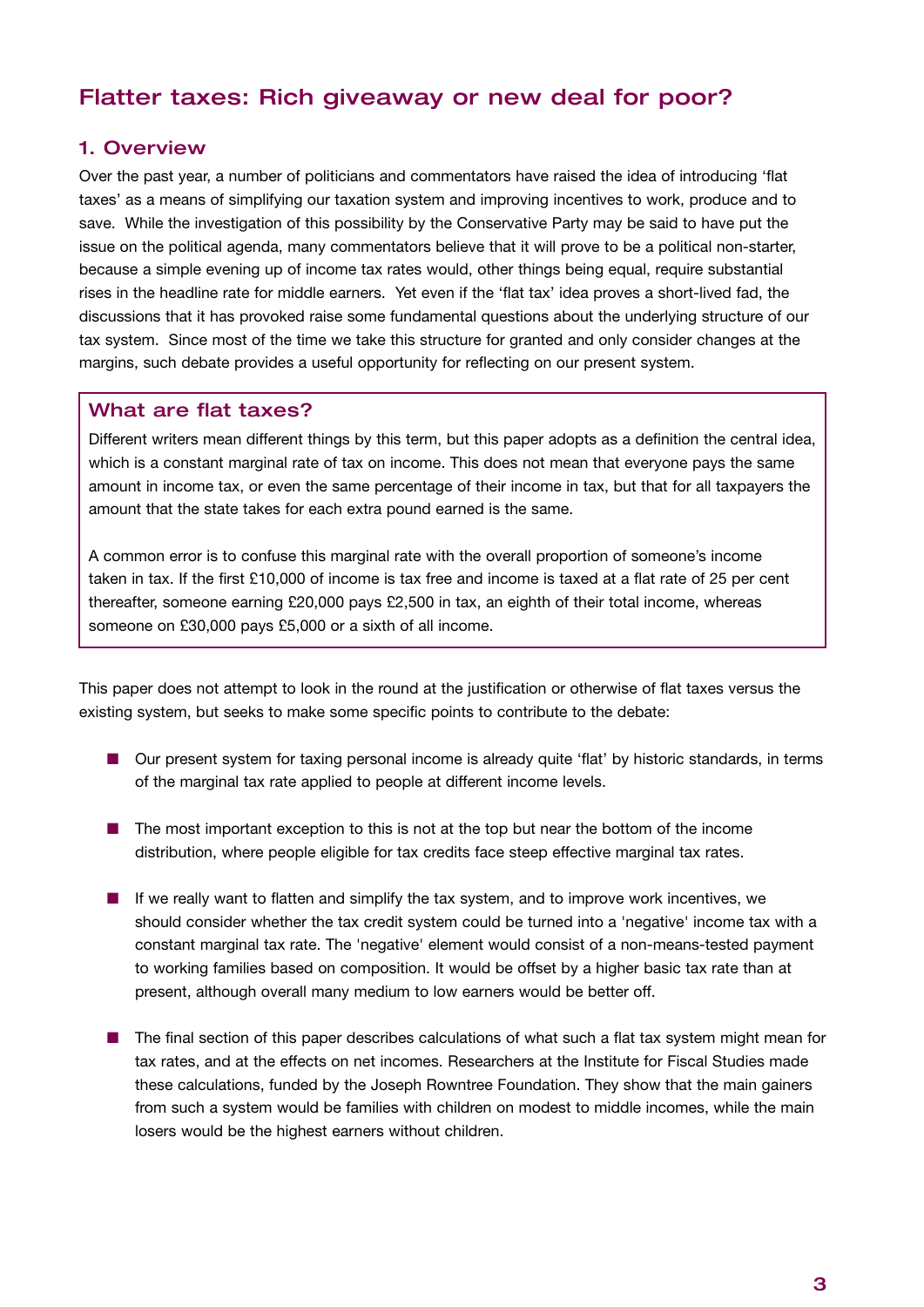## 2. Arguments and discussion

#### The multiple objectives of flat-tax advocates

Flat taxation is sometimes presented as a single simple idea. In fact, its advocates tend to have multiple objectives, which could be combined in a single reform, but which also could, in principle, each be pursued separately.

The central feature of flat taxation is the *adoption of a single marginal rate of income tax*, which may be said to make the system simpler and remove what some regard to be unjustified differences in the rates imposed on people at different income levels. A convergence of marginal rates may potentially reduce work disincentives, but only if we believe that reducing the top rate (for the relatively few) outweighs the effect of raising the basic rate (for the many) in terms of incentive effects.

But many flat-tax advocates also propose an *overall reduction in tax rates*, either in conjunction with a reduction in public spending or because they believe that the total tax take can remain stable despite lower tax rates. The latter depends on lower taxes improving work incentives and/or compliance, by enough to offset the revenue loss caused by reducing the rate imposed. The extreme version of this argument is that it is possible to lower the top rate to no more than the current basic rate without revenue loss. If lowering the top tax rate really does increase the tax take, it would be rational to do so independently of whether this creates a flat-tax structure.<sup>1</sup>

Thirdly, flat taxes may be designed to *remove tax exemptions and allowances*, other than personal allowances, and therefore make income tax simpler and harder to avoid. This would also help meet the cost of lowering tax rates. It is not clear why such a policy, if desirable, is necessarily linked to a system of flat tax, although it is compatible with some degree of cut in the rates imposed. A principal objection may be that it reduces government's scope for influencing behaviour – for example, for encouraging pension savings or certain kinds of investment – but some would argue that this should not, in any case, be government's role.

A fourth objective for flat taxes may be to *integrate more than one kind of tax*. In particular, advocates argue that separate taxes on investments and on businesses mean that investors pay tax twice on the profit earned by a company, first in corporation tax and then in tax on capital gains or investment income. A flat tax could apply to all forms of income, corporate or personal, without charging for the same income twice. Here again, the arguments are not particular to a move to flat-rate taxation: the removal of such 'double taxation', if justified, could be applied to any income tax structure, not just to one with a single flat rate.

#### Implications of flat taxes for social equity

One thing that many observers have noticed about these arguments is that, with the exception of removing tax exemptions, they all point towards a more generous tax treatment for people on high incomes. They seem designed to limit the amount of tax that high earners or investors pay at the margin, in the hope that this will encourage them to work more and invest more.

This does not prevent a flat-tax system from being 'progressive' – i.e. requiring higher earners to pay a greater proportion of their incomes than lower earners. If personal allowances are set quite high (and some flat-tax advocates suggest raising them), the proportion of all income paid by lower earners is much less than for higher earners (and for some lower earners is nil). Reducing exemptions may also improve the tax take from richer people in particular. In general, replacing a rising marginal tax rate with a flat one, while increasing allowances, tends to help the rich and poor at the cost of people on middle incomes. However, several awkward points for social equity would arise from such a change: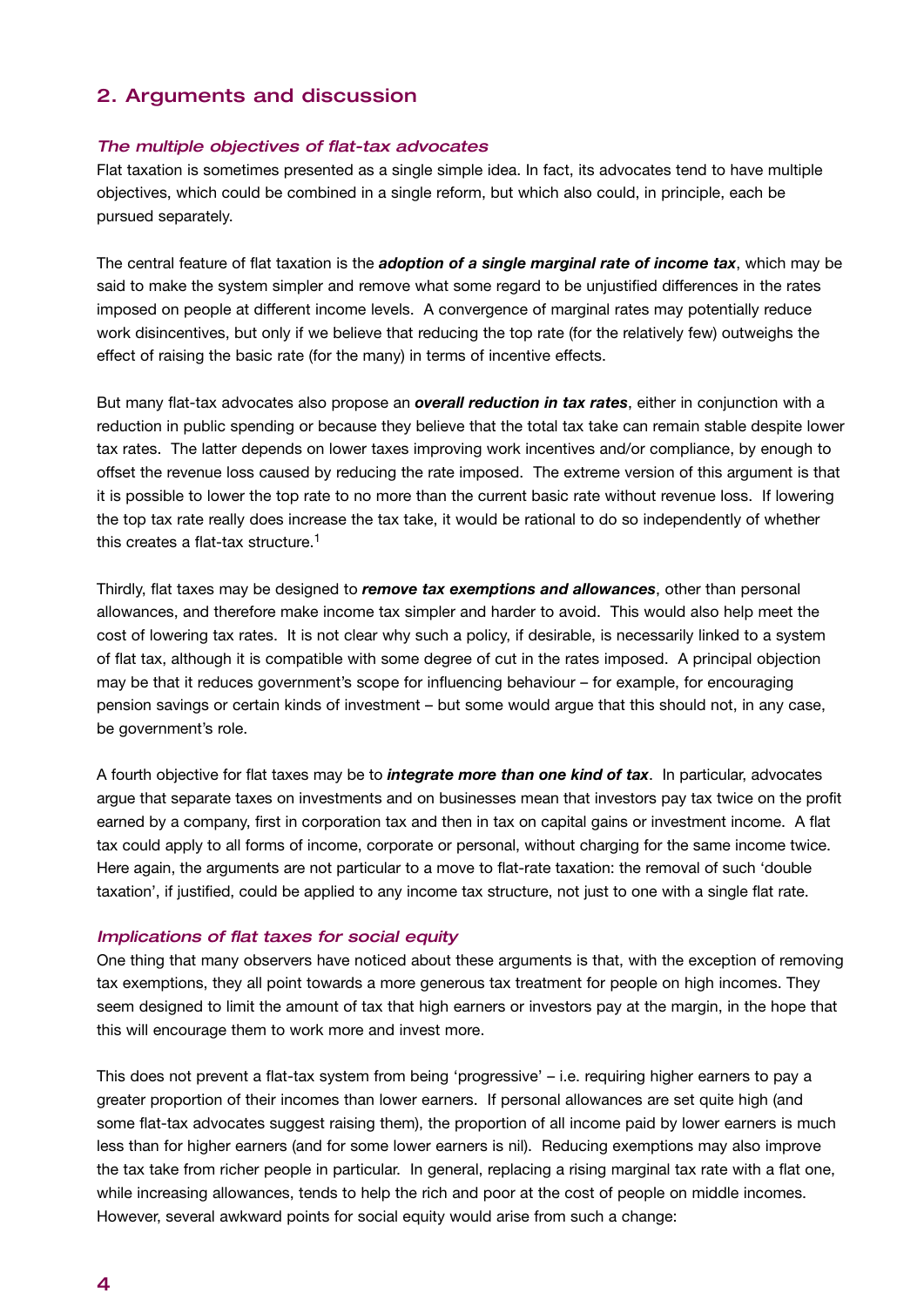- The reduction among higher-rate taxpayers in the percentage of income paid in tax would be greatest for the very richest. The reduction of top-rate income tax would make most difference for the very highest earners, i.e. those paying the greatest share of their income at the top rate.
- If flat taxes were introduced without changing National Insurance (NI), it is likely that the marginal rate of direct taxation (income tax + NI) would become much higher for people on middle incomes than on high incomes. *The Economist* (2005) recently commissioned a calculation of what a revenue-neutral flat tax would be, with a tax-free allowance of £10,000, and came up with a figure of 30 per cent. This would mean that people earning up to the upper threshold of NI (£32,000), would pay a total of 41 per cent tax and NI at the margin (including 11 per cent NI as now), and higher-rate taxpayers would pay 31 per cent (including 1 per cent NI as now). This is almost an exact reversal of the present rates of 33 per cent for middle and low earners and 41 per cent for higher earners. It is hard to argue that 41 per cent is a punitive, disincentivising rate for a high earner but not for a middle or low earner. The alternative of bringing an uncapped NI contribution into the flat rate would reduce the gain for the better-off. This may seem quite attractive to those interested in social justice, but would do little to serve the flat-tax objective of improving incentives for the most heavily taxed, since a combined NI and flat tax would have to be significantly above 30 per cent, and would therefore not represent a sea change in incentives for the best-off who pay the 41 per cent top rate today.
- While raising tax allowances would take many poorer people out of tax, it is unclear what would happen to tax credits. If these were abolished in such a 'simplification', many people on low incomes would become much worse off, since they presently get a net rebate from the tax authorities, so even a zero tax bill would represent a loss.

The remainder of this paper focuses on issues about the tax structure for low income groups, and asks whether the design of a flat tax could be adapted to benefit those presently receiving means-tested tax credits.

#### The exceptions to our present flat-tax system

Looked at in terms of marginal rates, the existing UK income tax system is already remarkably flat by historic standards. In 1979, people on the highest incomes paid 83 per cent tax at the margin, and 98 per cent on investment income, compared with 33 per cent for basic-rate taxpayers plus 61/2 per cent NI up to a capped amount. So millionaires were paying over twice as much at the margin as people on average incomes. Today, most taxpayers pay a total of 33 per cent in tax and NI, and millionaires pay 41 per cent. As shown in Figure 1, the vast majority of UK taxpayers have earnings withdrawn at one of these two rates at the margin. The main exceptions are:

- a group of fairly affluent people paying only 23 per cent because their earnings are above the upper NI limit but below the higher rate of tax;
- a small group of very low-earning individuals paid just above £5,000 and not entitled to tax credits (e.g. people under 25 with no children), who pay 21 per cent tax and NI at the margin; and
- a large group of people eligible for tax credits because they are on low family incomes and have children and/or are over 25 and working full-time. They lose at least half of any increase in earnings to the tax authorities if their earnings are above the minimum tax threshold. (This effect can be exacerbated by withdrawal of benefits that are means-tested on earned income, particularly Housing Benefit and Council Tax Benefit. However, the present discussion looks only at tax, NI and tax credits.)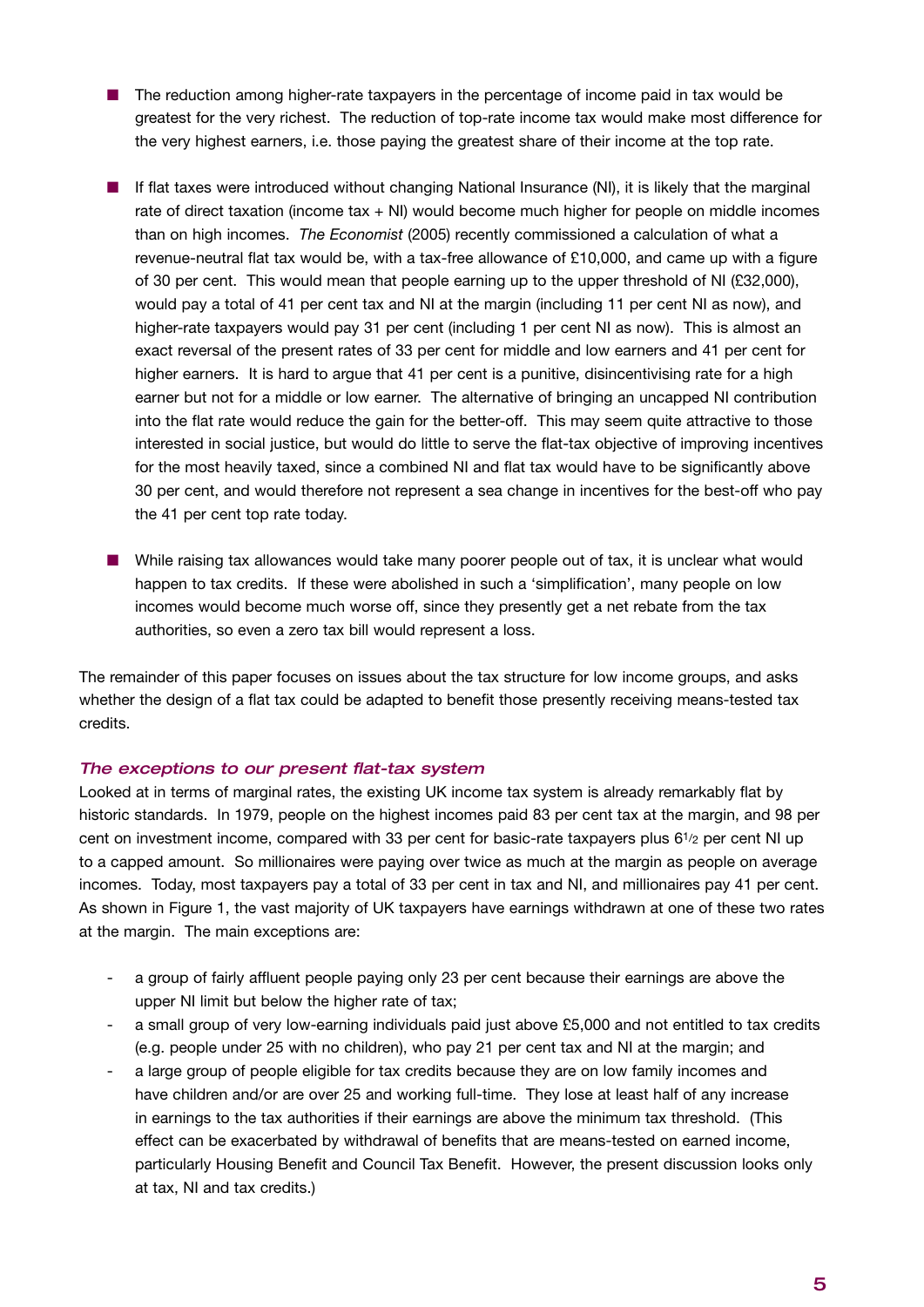One way of flattening this tax structure would be to align the upper earnings limit with the threshold for paying higher-rate tax: this would end the anomaly of relatively well-off people on about £35,000 paying less at the margin than those on middle incomes. However, if the most important concern about high marginal tax rates is their effect on incentives, the most significant improvement would be to lower the steepness of withdrawal of tax credits and/or other in-work transfers to people on low incomes.



## Figure 1 Marginal tax and National Insurance rates

\* Applies to some taxpayers only. Based on family income. Earnings range affected varies by personal circumstances † Contracted-in rate

#### 3. What would it imply to have a constant marginal rate of If the world's imply to have a conclaint margin withdrawal through the tax system? A simulation **(flat taxes with flat NI)**

What would it take for everyone's income to be taxed at the same marginal rate, including the effect of any withdrawal of tax credits? A revenue-neutral restructuring of the tax system with this effect would require people on middle incomes to face a steeper rate of withdrawal than the present 22 per cent basic rate of income tax plus 11 per cent NI (contracted-in rate). However, many people would pay less or the same in tax as now, even though their marginal rates increased. Couple/lone parent earning £20k, one child

Following a preliminary version of the present paper, the Joseph Rowntree Foundation asked researchers at the Institute for Fiscal Studies to construct an illustrative model of what a single flat-tax structure incorporating tax credits might look like, showing how high a marginal rate would have to be and what would be the effect on the overall tax burden of people at different points in the income distribution. The results are reported in full by Adam and Browne (2006), and summarised here.  $\mathcal{P}$ 

## What flat taxes incorporating tax credits would look like

The calculation of the effect of a flat tax including tax credit withdrawal is based on a restructuring of the tax liabilities and tax credit entitlements of families of working age. To retain simplicity, the calculation assumes no change from the present system for pensioners, and takes no account of the withdrawal of in-work benefits such as Housing Benefit. A real reform may need to be more complex, but the present exercise is intended as an illustration, not a reform proposal.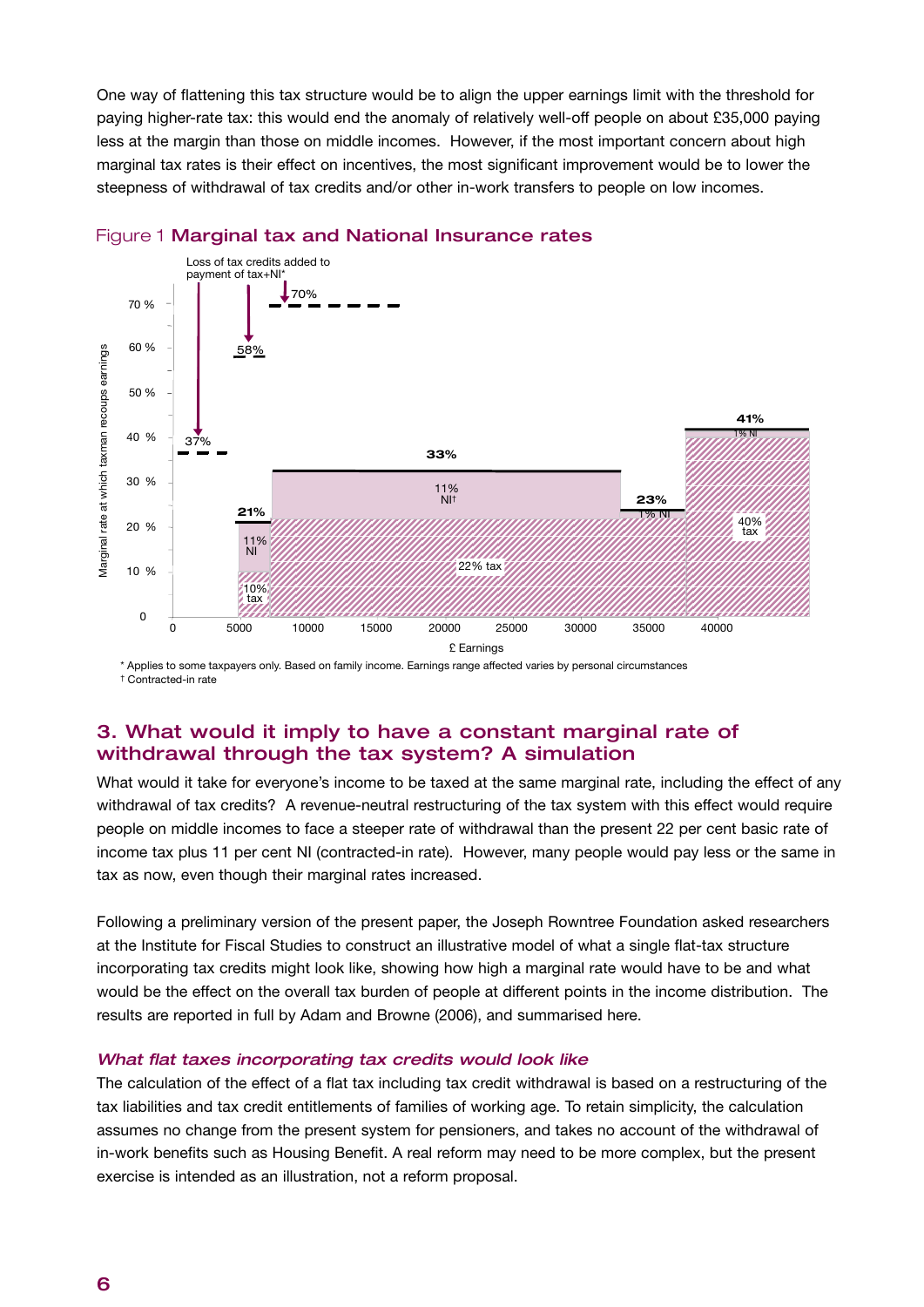In the imagined system, every individual would have a tax-free allowance similar to today, with income above this level taxed at a uniform rate. In addition, every family type currently eligible for tax credits would receive the full credit presently paid to this family type, regardless of income. (Entitlement depends on family composition and working hours with, for example, families without children entitled to the Working Tax Credit only if they contain someone over 25 working at least 30 hours a week.) Thus, tax credits would become 'universal', rather than means-tested on income. This would have considerable benefits in terms of creating a simpler system of administration and payment.

Rather than recoup the tax credit itself from the family as its income rises, the uniform tax rate for individuals would be adjusted so that the total tax take, net of tax credits, remained unchanged, assuming working behaviour did not alter. Such a rate would need to be well above the present basic rate of tax, but well below the withdrawal of additional income for people on low incomes receiving tax credits.

#### **Results**

Institute for Fiscal Studies researchers modelled two versions of a flat tax under the above system.<sup>2</sup> One leaves National Insurance contributions in their present form, the other incorporates them into the flat tax system.

If NI is left unchanged, the required flat tax rate is 37 per cent. People earning below the Upper Earnings Limit for NI, currently £645 a week, would continue to pay contributions at up to 11 per cent (if 'contracted in'), and therefore lose 48p for every pound earned at the margin. This compares with 33p today for basic rate taxpayers, before the withdrawal of tax credits.

Arguably a fairer system would be also to flatten the National Insurance contribution rate across all incomes, abolishing the Upper Earnings Limit. In this case the flat tax rate would be 35 per cent, and people paying contracted-in NI contributions would pay a total of 46 per cent.

While these marginal rates would seem high, it is important to remember that they would be compensated for by a large universal tax credit payment for most working families.

## Winners and losers

The pattern of winners and losers from this system would be similar under the two versions, with the version incorporating National Insurance being somewhat more redistributive from better-off to worse-off families.

Figure 2 (on page 8) shows examples of winners and losers, and Figure 3 shows more systematically the average gains and losses by income and family type. These graphs show clearly that gains are greatest for families on modest incomes with children, while losses are greatest for those on high incomes without children. For other groups, the change in the net tax bill would be small.

The reasons for these gains and losses are straightforward:

- For people with very low earnings, the changes make relatively little difference, since they receive tax credits as at present, and have little or no taxable income.
- For those with high tax credit entitlements, i.e. families with children, the big gains come at an income level where existing tax credits are being withdrawn, because a flat tax withdraws income more slowly overall.
- The very highest gains are for those who today have incomes just too high to receive the main means-tested tax credits: families with modest but not very low incomes, about a third of the way up the distribution.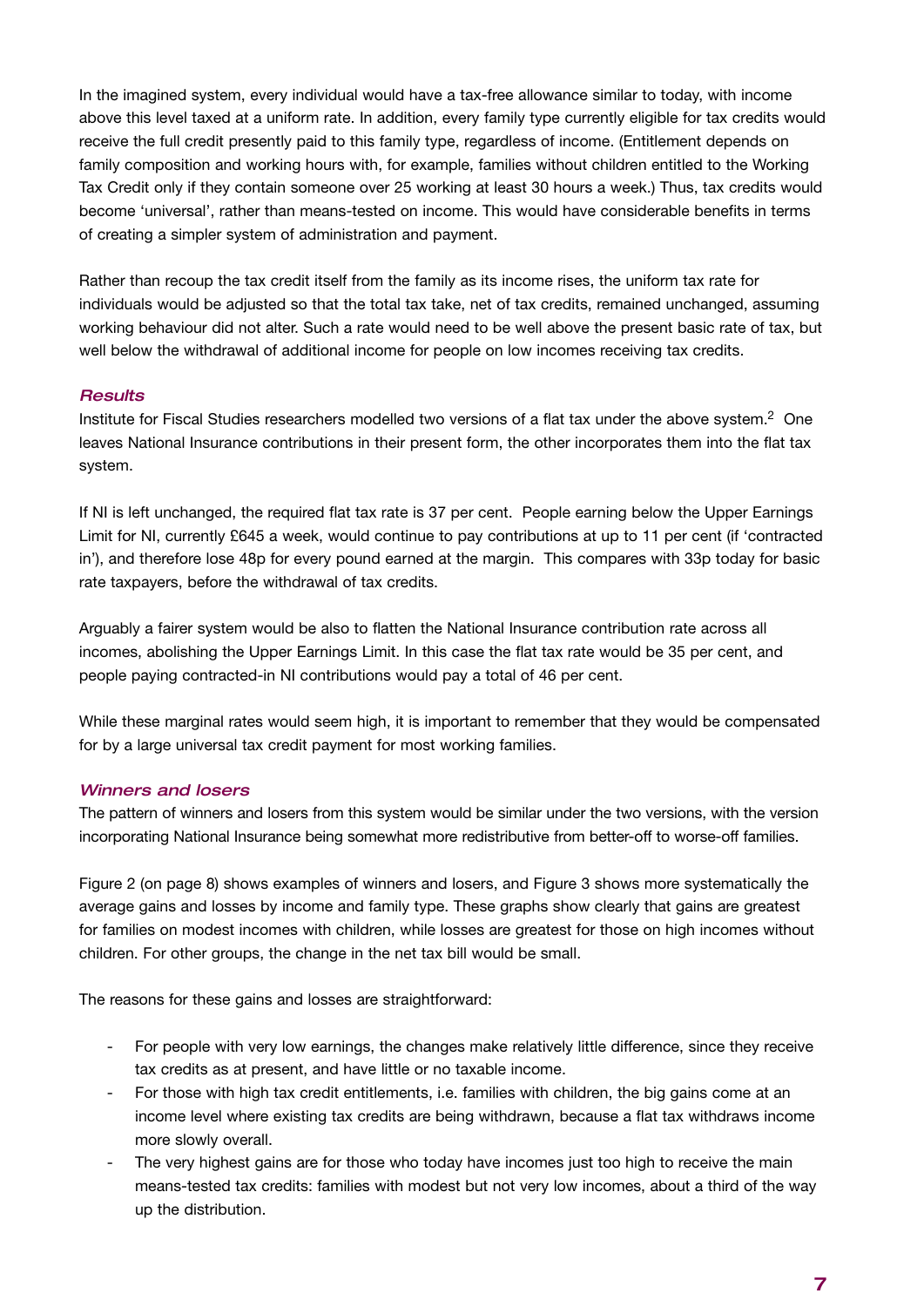- As incomes rise above that point, the gain of being able to keep the tax credit is gradually offset by the higher marginal tax rate in the new system compared with the present basic rate.
- For those without children, who have low or no tax credit entitlements, these higher marginal rates create a net loss on average where income is above the median growing to a loss of an average of 8 per cent of income for those who are in the 10% of all families with the highest incomes. This loss is slightly less, around 6 per cent, if the NI system is left unchanged, since in this case the marginal rate for people on higher-rate tax is slightly lower than at present.  $\overline{\phantom{a}}$



Overall, Figure 3 makes it clear that the effect of this kind of flat taxation would be to redistribute income both from families without children to families with children and from people with higher incomes to people with lower incomes. It is important to note that in general those with low incomes would not be worse off, even if they do not have children.  $O$  verall, inguie of makes



#### Figure 3 Gainers and losers by decile group

Source: Adam and Browne (Families with pensioners excluded from analysis)

Families without children in the highest tenth by income lose 8%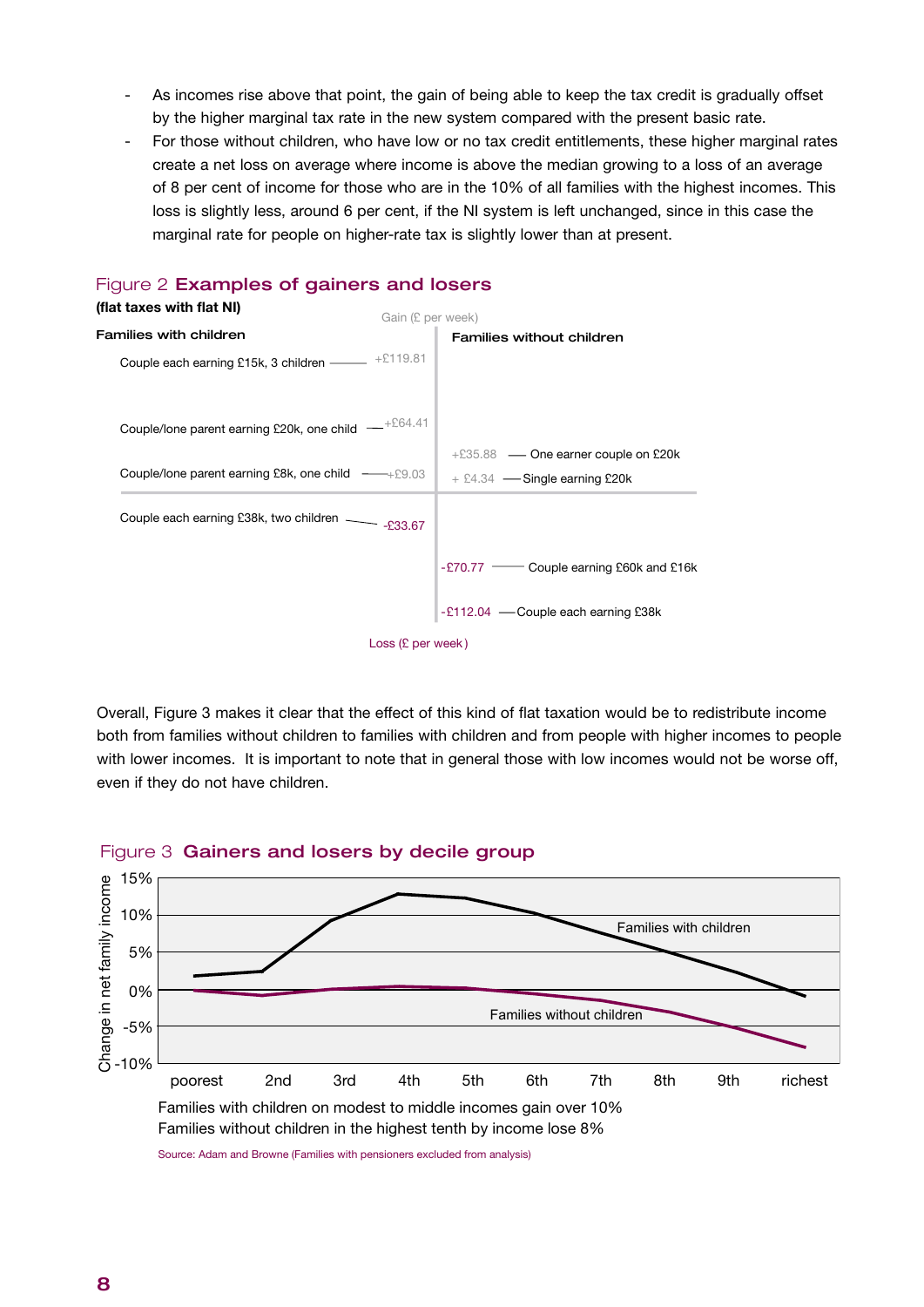#### Effect on income withdrawal rates for individuals

To what extent might incentives to work be affected by changes in the rate at which additional income is recouped by the state?

The picture is mixed. Some people would face lower rates, others higher rates than at present. The number of people facing very high rates would fall, but more people would have increased than decreased rates of withdrawal. The following calculations apply to the overall rate at which taxes and NI contributions rise, and tax credits and benefits fall, as income goes up.

Under a flat tax system incorporating NI, the number facing at least a 50 per cent withdrawal rate would fall by 70 per cent, from 3.5 million to 1.1 million. On the other hand, the much larger number facing at least a 40 per cent rate would more than triple, from 6.5 million to 22.6 million. In practice, roughly half of taxpayers would move from a rate below 40 per cent to a rate between 40 and 50 per cent. Slightly fewer, but still a large minority of taxpayers would make this move under a system that did not incorporate National Insurance into the flat system.

#### **Commentary**

The modelling exercise described above is not intended to present a proposed reform of the tax structure, but to contribute to the debate by showing what kind of change would be implied if the tax authorities withdrew additional income from people of working age at a uniform rate. For most people, marginal rates would be somewhat greater than at present, and the 'headline' basic tax rate would be considerably higher. On the other hand, people who face very high rates that are less visible, in the form of tax credit withdrawal, would see substantial reductions in marginal withdrawal rates.

This paper has looked at who would gain and who would lose from such a system, and concluded that the principal redistribution would be from well-off families without children to families with children on modest incomes (but not the lowest earners).

Thinking beyond this 'winners and losers' analysis, a system of this kind could have a significant, beneficial effect on the economic opportunities of families with children in the lower half of the earnings distribution. Tax credits have helped low earners with dependents to move out of the direst working poverty, but at the same time have created a new kind of 'opportunity trap'. Having been guaranteed more adequate incomes, these families can find it hard to raise their living standards above this still basic level, because for each pound extra that they earn, as much as 70-90p gets clawed back. A flat tax structure of the kind illustrated here would make it easier for such families to raise their living standards by increasing their hours of work, training for better jobs or having more earners in the family.

It is important to bear in mind, however, that this analysis has not considered changes to Housing Benefit (HB) and Council Tax Benefit entitlements. Tenants claiming HB in particular would continue to face high withdrawal rates under the policies modelled – although the abolition of the tax credit taper would help 'float them off' reliance on HB sooner. A system that incorporated withdrawal of these benefits into a flat system would go even further in the directions described, raising further the main tax rate needed and involving more redistribution from people on high incomes to those on modest incomes.

The central purpose of this exercise has been to draw attention to the situation of people on low incomes facing high marginal withdrawal rates, as a consideration in any future reform of taxation and benefit structures. A flattening of rates for the worse-off could have much greater social consequences than a flattening of the already relatively flat taxation system for people on middle to high incomes.